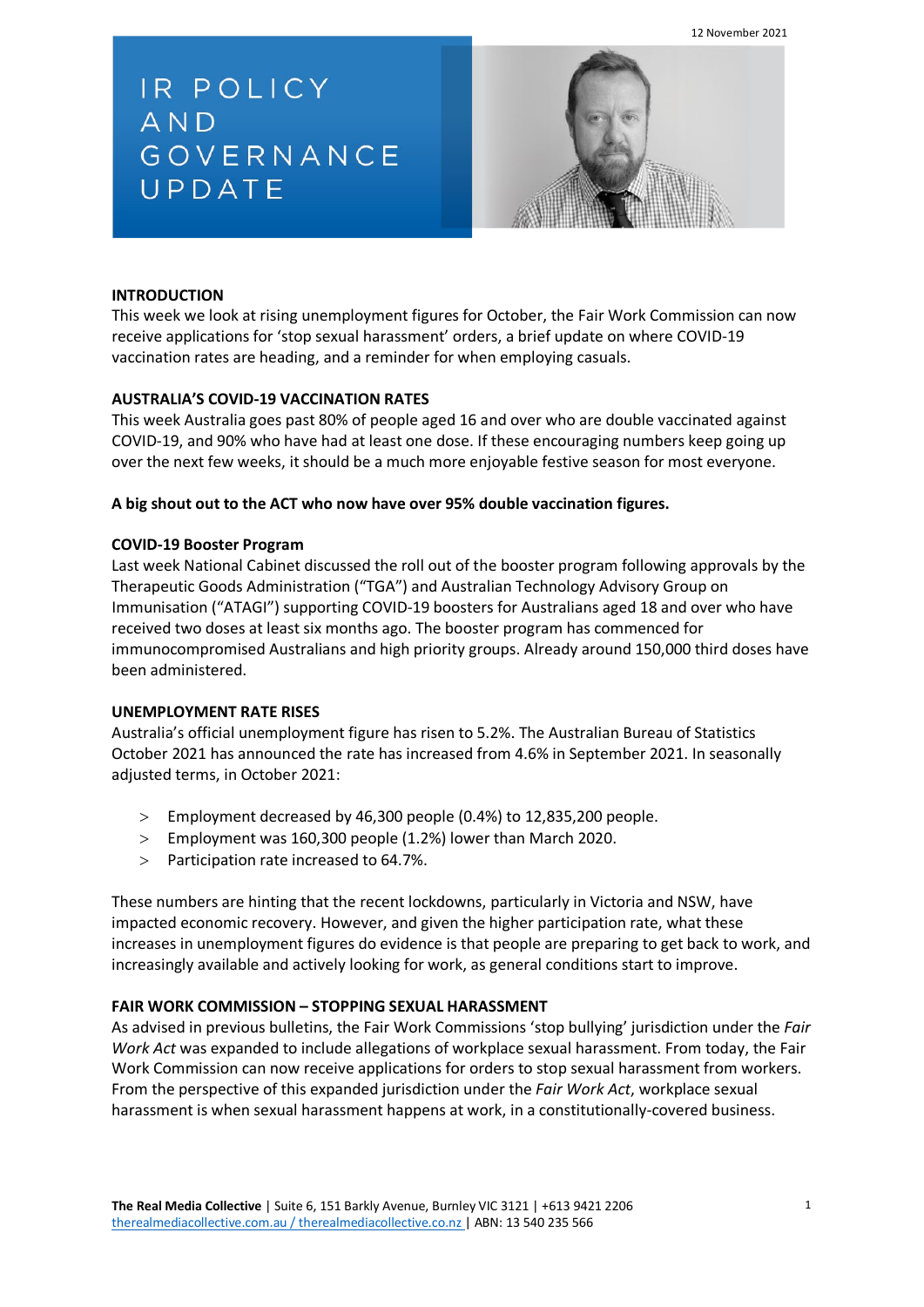12 November 2021

IR POLICY AND GOVERNANCE UPDATE



Sexual harassment is unwelcome conduct of a sexual nature in relation to a person. It occurs in circumstances where a reasonable person would anticipate the possibility of the person who is harassed being offended, humiliated or intimidated.

Conduct of a sexual nature includes making a statement of a sexual nature to, or in front of, a person. The statement can be spoken or in writing. It can be a one-off incident, or it can happen more than once, involving conduct by one or more people.

Although it would be expected for a worker to attempt to resolve these issues in the workplace initially, they are entitled to make an application to the Commission for 'stop sexual harassment orders at any time. Under this jurisdiction a worker includes:

- > an employee
- > a contractor or subcontractor
- $>$  a small business owner who works in the business
- > an employee of a contractor or subcontractor
- > an employee of a labour hire agency
- > an outworker
- > an apprentice or trainee
- > a student on work experience

Compared to other industries, and although not immune to these incidents and claims, our industry has a generally good reputation for its intolerance of such behaviour in the workplace. Nevertheless, members should remain proactive on the issue and ensure they have appropriate workplace policies and procedures to refer to and follow should a claim of sexual harassment occur in your workplace.

# **CASUAL EMPLOYMENT CONTRACTS**

When providing a new casual employee with their letter of offer or a contract of employment it is recommended that certain issues be clearly drafted into the letter/contract so as minimise the potential for a casual worker to later dispute their employment status. We recommend the following terms be included:

- > That the terms of the contract/letter of offer represents the entire agreement between the parties.
- > The employer does not make any firm advance commitment to continuing and indefinite work according to an agreed pattern of work for the worker.
- $>$  The worker will be paid a casual loading and that the casual loading is paid in lieu of all entitlements that would otherwise apply if the worker was permanent.
- > the base pay rate and the casual loading should be expressly and separately detailed.